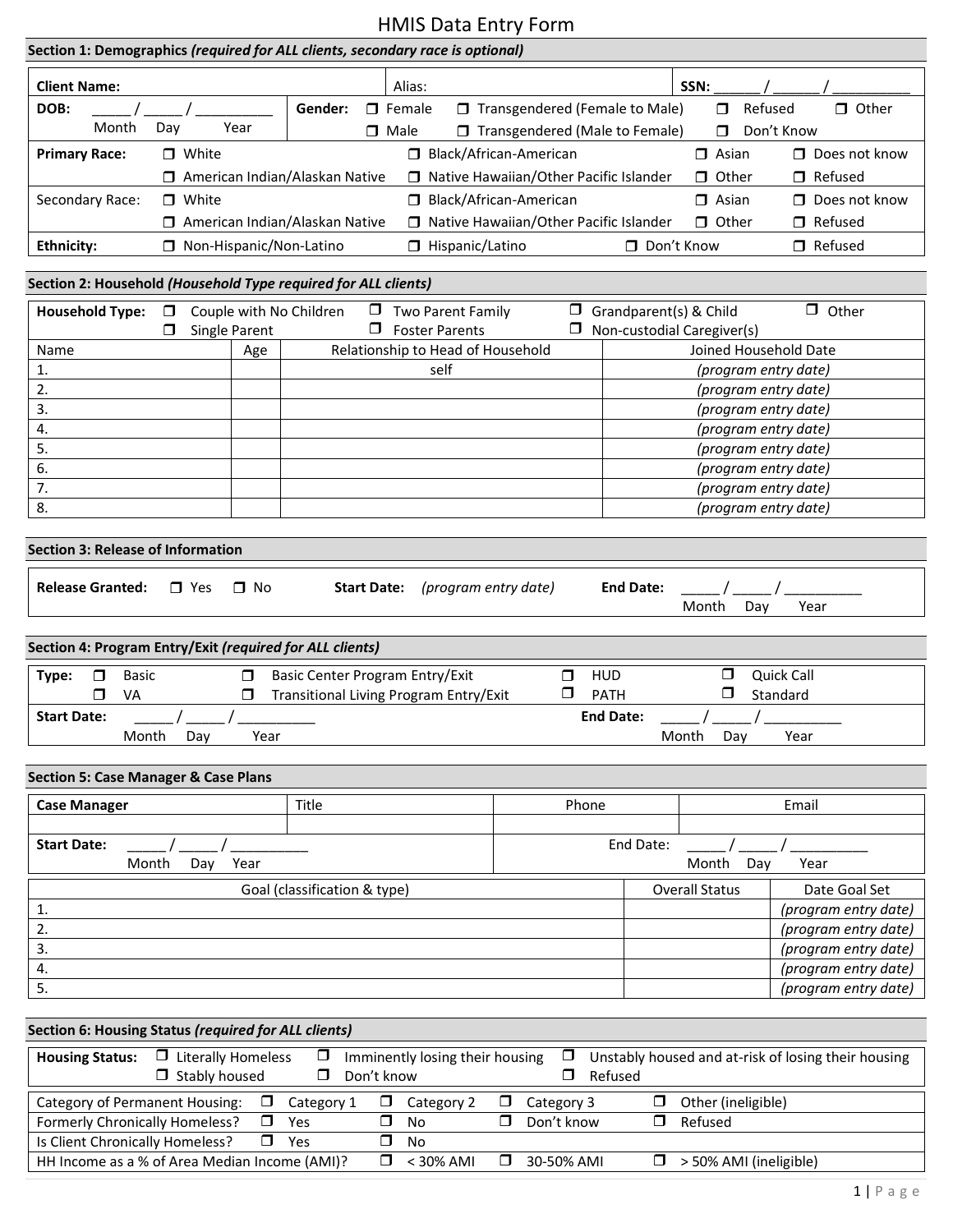| Section 7: Client Income (required for ALL clients)<br>$\Box$ Yes<br>$\square$ No<br>$\Box$ Don't know<br>$\Box$ Refused<br>Income received from any source in past 30 days?<br>Income Source (use number<br>Receiving Income<br>from list below)<br><b>End Date</b><br>Last 30 Day Income<br>Source<br><b>Start Date</b><br>\$<br>(program entry date)<br>$\Box$ Yes<br>□ No<br>Month<br>Day<br>Year<br>If other, please specify:<br>\$<br>$\Box$ Yes<br>$\Box$ No<br>(program entry date)<br>Month<br>Day<br>Year<br>If other, please specify:<br>\$<br>$\Box$ Yes<br>$\Box$ No<br>(program entry date)<br>Day<br>Year<br>Month<br>If other, please specify:<br>\$<br>$\Box$ Yes<br>(program entry date)<br>□ No<br>Day<br>Year<br>Month<br>If other, please specify:<br>Total Monthly Income: \$<br><b>Income Source</b><br>#<br>#<br>Source<br><b>Source</b><br>13<br>Alimony or Other Spousal Support<br>Retirement<br>1<br>Annuities<br>14<br><b>Retirement Disability</b><br>2<br>15<br>Child Support<br><b>Retirement Income From Social Security</b><br>3<br>Contributions from Other People<br>16<br>Self Employment Wages<br>4<br>17<br>SSDI<br>Dividends (Investments)<br>5<br>SSI<br>Earned Income<br>18<br>6<br><b>General Assistance</b><br>19<br>7<br><b>State Disability</b><br>20<br><b>TANF</b><br>8<br>No Financial Resources<br>21<br>9<br>Other<br>Unemployment Insurance<br>Pension From a Former Job<br>22<br>Veteran's Disability Payment<br>10<br>Private Disability Insurance<br>Veteran's Pension<br>23<br>11<br>12<br>Rental Income<br>24<br>Worker's Compensation<br>$\Box$ No<br>$\Box$<br>$\Box$ Refused<br>Non-cash benefit received from any source in past 30 days?<br>$\Box$ Yes<br>Don't know<br>Non-cash benefit Source (use<br>number from list below)<br><b>Start Date</b><br><b>End Date</b><br>Receiving Income Source<br>$\square$ Yes<br>$\Box$ No<br>(program entry date)<br>Month<br>Year<br>Day<br>If other, please specify:<br>$\Box$ Yes<br>$\Box$ No<br>(program entry date)<br>Month<br>Day<br>Year<br>If other, please specify:<br>$\square$ No<br>$\Box$ Yes<br>(program entry date)<br>Year<br>Month<br>Day<br>If other, please specify:<br>$\square$ No<br>(program entry date)<br>$\Box$ Yes<br>Year<br>Month<br>Day<br>If other, please specify: |  | ווויט ו ץ ווווום ומוסט כוויווו |  |  |  |  |  |  |  |  |  |  |
|-----------------------------------------------------------------------------------------------------------------------------------------------------------------------------------------------------------------------------------------------------------------------------------------------------------------------------------------------------------------------------------------------------------------------------------------------------------------------------------------------------------------------------------------------------------------------------------------------------------------------------------------------------------------------------------------------------------------------------------------------------------------------------------------------------------------------------------------------------------------------------------------------------------------------------------------------------------------------------------------------------------------------------------------------------------------------------------------------------------------------------------------------------------------------------------------------------------------------------------------------------------------------------------------------------------------------------------------------------------------------------------------------------------------------------------------------------------------------------------------------------------------------------------------------------------------------------------------------------------------------------------------------------------------------------------------------------------------------------------------------------------------------------------------------------------------------------------------------------------------------------------------------------------------------------------------------------------------------------------------------------------------------------------------------------------------------------------------------------------------------------------------------------------------------------------------------------------------------------------------------------------------------------------------------------------|--|--------------------------------|--|--|--|--|--|--|--|--|--|--|
|                                                                                                                                                                                                                                                                                                                                                                                                                                                                                                                                                                                                                                                                                                                                                                                                                                                                                                                                                                                                                                                                                                                                                                                                                                                                                                                                                                                                                                                                                                                                                                                                                                                                                                                                                                                                                                                                                                                                                                                                                                                                                                                                                                                                                                                                                                           |  |                                |  |  |  |  |  |  |  |  |  |  |
|                                                                                                                                                                                                                                                                                                                                                                                                                                                                                                                                                                                                                                                                                                                                                                                                                                                                                                                                                                                                                                                                                                                                                                                                                                                                                                                                                                                                                                                                                                                                                                                                                                                                                                                                                                                                                                                                                                                                                                                                                                                                                                                                                                                                                                                                                                           |  |                                |  |  |  |  |  |  |  |  |  |  |
|                                                                                                                                                                                                                                                                                                                                                                                                                                                                                                                                                                                                                                                                                                                                                                                                                                                                                                                                                                                                                                                                                                                                                                                                                                                                                                                                                                                                                                                                                                                                                                                                                                                                                                                                                                                                                                                                                                                                                                                                                                                                                                                                                                                                                                                                                                           |  |                                |  |  |  |  |  |  |  |  |  |  |
|                                                                                                                                                                                                                                                                                                                                                                                                                                                                                                                                                                                                                                                                                                                                                                                                                                                                                                                                                                                                                                                                                                                                                                                                                                                                                                                                                                                                                                                                                                                                                                                                                                                                                                                                                                                                                                                                                                                                                                                                                                                                                                                                                                                                                                                                                                           |  |                                |  |  |  |  |  |  |  |  |  |  |
|                                                                                                                                                                                                                                                                                                                                                                                                                                                                                                                                                                                                                                                                                                                                                                                                                                                                                                                                                                                                                                                                                                                                                                                                                                                                                                                                                                                                                                                                                                                                                                                                                                                                                                                                                                                                                                                                                                                                                                                                                                                                                                                                                                                                                                                                                                           |  |                                |  |  |  |  |  |  |  |  |  |  |
|                                                                                                                                                                                                                                                                                                                                                                                                                                                                                                                                                                                                                                                                                                                                                                                                                                                                                                                                                                                                                                                                                                                                                                                                                                                                                                                                                                                                                                                                                                                                                                                                                                                                                                                                                                                                                                                                                                                                                                                                                                                                                                                                                                                                                                                                                                           |  |                                |  |  |  |  |  |  |  |  |  |  |
|                                                                                                                                                                                                                                                                                                                                                                                                                                                                                                                                                                                                                                                                                                                                                                                                                                                                                                                                                                                                                                                                                                                                                                                                                                                                                                                                                                                                                                                                                                                                                                                                                                                                                                                                                                                                                                                                                                                                                                                                                                                                                                                                                                                                                                                                                                           |  |                                |  |  |  |  |  |  |  |  |  |  |
|                                                                                                                                                                                                                                                                                                                                                                                                                                                                                                                                                                                                                                                                                                                                                                                                                                                                                                                                                                                                                                                                                                                                                                                                                                                                                                                                                                                                                                                                                                                                                                                                                                                                                                                                                                                                                                                                                                                                                                                                                                                                                                                                                                                                                                                                                                           |  |                                |  |  |  |  |  |  |  |  |  |  |
|                                                                                                                                                                                                                                                                                                                                                                                                                                                                                                                                                                                                                                                                                                                                                                                                                                                                                                                                                                                                                                                                                                                                                                                                                                                                                                                                                                                                                                                                                                                                                                                                                                                                                                                                                                                                                                                                                                                                                                                                                                                                                                                                                                                                                                                                                                           |  |                                |  |  |  |  |  |  |  |  |  |  |
|                                                                                                                                                                                                                                                                                                                                                                                                                                                                                                                                                                                                                                                                                                                                                                                                                                                                                                                                                                                                                                                                                                                                                                                                                                                                                                                                                                                                                                                                                                                                                                                                                                                                                                                                                                                                                                                                                                                                                                                                                                                                                                                                                                                                                                                                                                           |  |                                |  |  |  |  |  |  |  |  |  |  |
|                                                                                                                                                                                                                                                                                                                                                                                                                                                                                                                                                                                                                                                                                                                                                                                                                                                                                                                                                                                                                                                                                                                                                                                                                                                                                                                                                                                                                                                                                                                                                                                                                                                                                                                                                                                                                                                                                                                                                                                                                                                                                                                                                                                                                                                                                                           |  |                                |  |  |  |  |  |  |  |  |  |  |
|                                                                                                                                                                                                                                                                                                                                                                                                                                                                                                                                                                                                                                                                                                                                                                                                                                                                                                                                                                                                                                                                                                                                                                                                                                                                                                                                                                                                                                                                                                                                                                                                                                                                                                                                                                                                                                                                                                                                                                                                                                                                                                                                                                                                                                                                                                           |  |                                |  |  |  |  |  |  |  |  |  |  |
|                                                                                                                                                                                                                                                                                                                                                                                                                                                                                                                                                                                                                                                                                                                                                                                                                                                                                                                                                                                                                                                                                                                                                                                                                                                                                                                                                                                                                                                                                                                                                                                                                                                                                                                                                                                                                                                                                                                                                                                                                                                                                                                                                                                                                                                                                                           |  |                                |  |  |  |  |  |  |  |  |  |  |
|                                                                                                                                                                                                                                                                                                                                                                                                                                                                                                                                                                                                                                                                                                                                                                                                                                                                                                                                                                                                                                                                                                                                                                                                                                                                                                                                                                                                                                                                                                                                                                                                                                                                                                                                                                                                                                                                                                                                                                                                                                                                                                                                                                                                                                                                                                           |  |                                |  |  |  |  |  |  |  |  |  |  |
|                                                                                                                                                                                                                                                                                                                                                                                                                                                                                                                                                                                                                                                                                                                                                                                                                                                                                                                                                                                                                                                                                                                                                                                                                                                                                                                                                                                                                                                                                                                                                                                                                                                                                                                                                                                                                                                                                                                                                                                                                                                                                                                                                                                                                                                                                                           |  |                                |  |  |  |  |  |  |  |  |  |  |
|                                                                                                                                                                                                                                                                                                                                                                                                                                                                                                                                                                                                                                                                                                                                                                                                                                                                                                                                                                                                                                                                                                                                                                                                                                                                                                                                                                                                                                                                                                                                                                                                                                                                                                                                                                                                                                                                                                                                                                                                                                                                                                                                                                                                                                                                                                           |  |                                |  |  |  |  |  |  |  |  |  |  |
|                                                                                                                                                                                                                                                                                                                                                                                                                                                                                                                                                                                                                                                                                                                                                                                                                                                                                                                                                                                                                                                                                                                                                                                                                                                                                                                                                                                                                                                                                                                                                                                                                                                                                                                                                                                                                                                                                                                                                                                                                                                                                                                                                                                                                                                                                                           |  |                                |  |  |  |  |  |  |  |  |  |  |
|                                                                                                                                                                                                                                                                                                                                                                                                                                                                                                                                                                                                                                                                                                                                                                                                                                                                                                                                                                                                                                                                                                                                                                                                                                                                                                                                                                                                                                                                                                                                                                                                                                                                                                                                                                                                                                                                                                                                                                                                                                                                                                                                                                                                                                                                                                           |  |                                |  |  |  |  |  |  |  |  |  |  |
|                                                                                                                                                                                                                                                                                                                                                                                                                                                                                                                                                                                                                                                                                                                                                                                                                                                                                                                                                                                                                                                                                                                                                                                                                                                                                                                                                                                                                                                                                                                                                                                                                                                                                                                                                                                                                                                                                                                                                                                                                                                                                                                                                                                                                                                                                                           |  |                                |  |  |  |  |  |  |  |  |  |  |
|                                                                                                                                                                                                                                                                                                                                                                                                                                                                                                                                                                                                                                                                                                                                                                                                                                                                                                                                                                                                                                                                                                                                                                                                                                                                                                                                                                                                                                                                                                                                                                                                                                                                                                                                                                                                                                                                                                                                                                                                                                                                                                                                                                                                                                                                                                           |  |                                |  |  |  |  |  |  |  |  |  |  |
|                                                                                                                                                                                                                                                                                                                                                                                                                                                                                                                                                                                                                                                                                                                                                                                                                                                                                                                                                                                                                                                                                                                                                                                                                                                                                                                                                                                                                                                                                                                                                                                                                                                                                                                                                                                                                                                                                                                                                                                                                                                                                                                                                                                                                                                                                                           |  |                                |  |  |  |  |  |  |  |  |  |  |
|                                                                                                                                                                                                                                                                                                                                                                                                                                                                                                                                                                                                                                                                                                                                                                                                                                                                                                                                                                                                                                                                                                                                                                                                                                                                                                                                                                                                                                                                                                                                                                                                                                                                                                                                                                                                                                                                                                                                                                                                                                                                                                                                                                                                                                                                                                           |  |                                |  |  |  |  |  |  |  |  |  |  |
|                                                                                                                                                                                                                                                                                                                                                                                                                                                                                                                                                                                                                                                                                                                                                                                                                                                                                                                                                                                                                                                                                                                                                                                                                                                                                                                                                                                                                                                                                                                                                                                                                                                                                                                                                                                                                                                                                                                                                                                                                                                                                                                                                                                                                                                                                                           |  |                                |  |  |  |  |  |  |  |  |  |  |
|                                                                                                                                                                                                                                                                                                                                                                                                                                                                                                                                                                                                                                                                                                                                                                                                                                                                                                                                                                                                                                                                                                                                                                                                                                                                                                                                                                                                                                                                                                                                                                                                                                                                                                                                                                                                                                                                                                                                                                                                                                                                                                                                                                                                                                                                                                           |  |                                |  |  |  |  |  |  |  |  |  |  |
|                                                                                                                                                                                                                                                                                                                                                                                                                                                                                                                                                                                                                                                                                                                                                                                                                                                                                                                                                                                                                                                                                                                                                                                                                                                                                                                                                                                                                                                                                                                                                                                                                                                                                                                                                                                                                                                                                                                                                                                                                                                                                                                                                                                                                                                                                                           |  |                                |  |  |  |  |  |  |  |  |  |  |
|                                                                                                                                                                                                                                                                                                                                                                                                                                                                                                                                                                                                                                                                                                                                                                                                                                                                                                                                                                                                                                                                                                                                                                                                                                                                                                                                                                                                                                                                                                                                                                                                                                                                                                                                                                                                                                                                                                                                                                                                                                                                                                                                                                                                                                                                                                           |  |                                |  |  |  |  |  |  |  |  |  |  |
|                                                                                                                                                                                                                                                                                                                                                                                                                                                                                                                                                                                                                                                                                                                                                                                                                                                                                                                                                                                                                                                                                                                                                                                                                                                                                                                                                                                                                                                                                                                                                                                                                                                                                                                                                                                                                                                                                                                                                                                                                                                                                                                                                                                                                                                                                                           |  |                                |  |  |  |  |  |  |  |  |  |  |
|                                                                                                                                                                                                                                                                                                                                                                                                                                                                                                                                                                                                                                                                                                                                                                                                                                                                                                                                                                                                                                                                                                                                                                                                                                                                                                                                                                                                                                                                                                                                                                                                                                                                                                                                                                                                                                                                                                                                                                                                                                                                                                                                                                                                                                                                                                           |  |                                |  |  |  |  |  |  |  |  |  |  |
|                                                                                                                                                                                                                                                                                                                                                                                                                                                                                                                                                                                                                                                                                                                                                                                                                                                                                                                                                                                                                                                                                                                                                                                                                                                                                                                                                                                                                                                                                                                                                                                                                                                                                                                                                                                                                                                                                                                                                                                                                                                                                                                                                                                                                                                                                                           |  |                                |  |  |  |  |  |  |  |  |  |  |
|                                                                                                                                                                                                                                                                                                                                                                                                                                                                                                                                                                                                                                                                                                                                                                                                                                                                                                                                                                                                                                                                                                                                                                                                                                                                                                                                                                                                                                                                                                                                                                                                                                                                                                                                                                                                                                                                                                                                                                                                                                                                                                                                                                                                                                                                                                           |  |                                |  |  |  |  |  |  |  |  |  |  |
|                                                                                                                                                                                                                                                                                                                                                                                                                                                                                                                                                                                                                                                                                                                                                                                                                                                                                                                                                                                                                                                                                                                                                                                                                                                                                                                                                                                                                                                                                                                                                                                                                                                                                                                                                                                                                                                                                                                                                                                                                                                                                                                                                                                                                                                                                                           |  |                                |  |  |  |  |  |  |  |  |  |  |
|                                                                                                                                                                                                                                                                                                                                                                                                                                                                                                                                                                                                                                                                                                                                                                                                                                                                                                                                                                                                                                                                                                                                                                                                                                                                                                                                                                                                                                                                                                                                                                                                                                                                                                                                                                                                                                                                                                                                                                                                                                                                                                                                                                                                                                                                                                           |  |                                |  |  |  |  |  |  |  |  |  |  |
|                                                                                                                                                                                                                                                                                                                                                                                                                                                                                                                                                                                                                                                                                                                                                                                                                                                                                                                                                                                                                                                                                                                                                                                                                                                                                                                                                                                                                                                                                                                                                                                                                                                                                                                                                                                                                                                                                                                                                                                                                                                                                                                                                                                                                                                                                                           |  |                                |  |  |  |  |  |  |  |  |  |  |
|                                                                                                                                                                                                                                                                                                                                                                                                                                                                                                                                                                                                                                                                                                                                                                                                                                                                                                                                                                                                                                                                                                                                                                                                                                                                                                                                                                                                                                                                                                                                                                                                                                                                                                                                                                                                                                                                                                                                                                                                                                                                                                                                                                                                                                                                                                           |  |                                |  |  |  |  |  |  |  |  |  |  |
|                                                                                                                                                                                                                                                                                                                                                                                                                                                                                                                                                                                                                                                                                                                                                                                                                                                                                                                                                                                                                                                                                                                                                                                                                                                                                                                                                                                                                                                                                                                                                                                                                                                                                                                                                                                                                                                                                                                                                                                                                                                                                                                                                                                                                                                                                                           |  |                                |  |  |  |  |  |  |  |  |  |  |
|                                                                                                                                                                                                                                                                                                                                                                                                                                                                                                                                                                                                                                                                                                                                                                                                                                                                                                                                                                                                                                                                                                                                                                                                                                                                                                                                                                                                                                                                                                                                                                                                                                                                                                                                                                                                                                                                                                                                                                                                                                                                                                                                                                                                                                                                                                           |  |                                |  |  |  |  |  |  |  |  |  |  |
|                                                                                                                                                                                                                                                                                                                                                                                                                                                                                                                                                                                                                                                                                                                                                                                                                                                                                                                                                                                                                                                                                                                                                                                                                                                                                                                                                                                                                                                                                                                                                                                                                                                                                                                                                                                                                                                                                                                                                                                                                                                                                                                                                                                                                                                                                                           |  |                                |  |  |  |  |  |  |  |  |  |  |
|                                                                                                                                                                                                                                                                                                                                                                                                                                                                                                                                                                                                                                                                                                                                                                                                                                                                                                                                                                                                                                                                                                                                                                                                                                                                                                                                                                                                                                                                                                                                                                                                                                                                                                                                                                                                                                                                                                                                                                                                                                                                                                                                                                                                                                                                                                           |  |                                |  |  |  |  |  |  |  |  |  |  |
|                                                                                                                                                                                                                                                                                                                                                                                                                                                                                                                                                                                                                                                                                                                                                                                                                                                                                                                                                                                                                                                                                                                                                                                                                                                                                                                                                                                                                                                                                                                                                                                                                                                                                                                                                                                                                                                                                                                                                                                                                                                                                                                                                                                                                                                                                                           |  |                                |  |  |  |  |  |  |  |  |  |  |
|                                                                                                                                                                                                                                                                                                                                                                                                                                                                                                                                                                                                                                                                                                                                                                                                                                                                                                                                                                                                                                                                                                                                                                                                                                                                                                                                                                                                                                                                                                                                                                                                                                                                                                                                                                                                                                                                                                                                                                                                                                                                                                                                                                                                                                                                                                           |  |                                |  |  |  |  |  |  |  |  |  |  |
|                                                                                                                                                                                                                                                                                                                                                                                                                                                                                                                                                                                                                                                                                                                                                                                                                                                                                                                                                                                                                                                                                                                                                                                                                                                                                                                                                                                                                                                                                                                                                                                                                                                                                                                                                                                                                                                                                                                                                                                                                                                                                                                                                                                                                                                                                                           |  |                                |  |  |  |  |  |  |  |  |  |  |
|                                                                                                                                                                                                                                                                                                                                                                                                                                                                                                                                                                                                                                                                                                                                                                                                                                                                                                                                                                                                                                                                                                                                                                                                                                                                                                                                                                                                                                                                                                                                                                                                                                                                                                                                                                                                                                                                                                                                                                                                                                                                                                                                                                                                                                                                                                           |  |                                |  |  |  |  |  |  |  |  |  |  |
|                                                                                                                                                                                                                                                                                                                                                                                                                                                                                                                                                                                                                                                                                                                                                                                                                                                                                                                                                                                                                                                                                                                                                                                                                                                                                                                                                                                                                                                                                                                                                                                                                                                                                                                                                                                                                                                                                                                                                                                                                                                                                                                                                                                                                                                                                                           |  |                                |  |  |  |  |  |  |  |  |  |  |
|                                                                                                                                                                                                                                                                                                                                                                                                                                                                                                                                                                                                                                                                                                                                                                                                                                                                                                                                                                                                                                                                                                                                                                                                                                                                                                                                                                                                                                                                                                                                                                                                                                                                                                                                                                                                                                                                                                                                                                                                                                                                                                                                                                                                                                                                                                           |  |                                |  |  |  |  |  |  |  |  |  |  |
|                                                                                                                                                                                                                                                                                                                                                                                                                                                                                                                                                                                                                                                                                                                                                                                                                                                                                                                                                                                                                                                                                                                                                                                                                                                                                                                                                                                                                                                                                                                                                                                                                                                                                                                                                                                                                                                                                                                                                                                                                                                                                                                                                                                                                                                                                                           |  |                                |  |  |  |  |  |  |  |  |  |  |
|                                                                                                                                                                                                                                                                                                                                                                                                                                                                                                                                                                                                                                                                                                                                                                                                                                                                                                                                                                                                                                                                                                                                                                                                                                                                                                                                                                                                                                                                                                                                                                                                                                                                                                                                                                                                                                                                                                                                                                                                                                                                                                                                                                                                                                                                                                           |  |                                |  |  |  |  |  |  |  |  |  |  |
|                                                                                                                                                                                                                                                                                                                                                                                                                                                                                                                                                                                                                                                                                                                                                                                                                                                                                                                                                                                                                                                                                                                                                                                                                                                                                                                                                                                                                                                                                                                                                                                                                                                                                                                                                                                                                                                                                                                                                                                                                                                                                                                                                                                                                                                                                                           |  |                                |  |  |  |  |  |  |  |  |  |  |
|                                                                                                                                                                                                                                                                                                                                                                                                                                                                                                                                                                                                                                                                                                                                                                                                                                                                                                                                                                                                                                                                                                                                                                                                                                                                                                                                                                                                                                                                                                                                                                                                                                                                                                                                                                                                                                                                                                                                                                                                                                                                                                                                                                                                                                                                                                           |  |                                |  |  |  |  |  |  |  |  |  |  |
|                                                                                                                                                                                                                                                                                                                                                                                                                                                                                                                                                                                                                                                                                                                                                                                                                                                                                                                                                                                                                                                                                                                                                                                                                                                                                                                                                                                                                                                                                                                                                                                                                                                                                                                                                                                                                                                                                                                                                                                                                                                                                                                                                                                                                                                                                                           |  | Non-cash benefit source        |  |  |  |  |  |  |  |  |  |  |

| # | Source                                                  | #  | Source                                         |  |  |
|---|---------------------------------------------------------|----|------------------------------------------------|--|--|
|   | Supplemental Nutrition Assistance Program (Food Stamps) |    | <b>TANF Child Care Services</b>                |  |  |
|   | <b>MEDICAID</b>                                         |    | <b>TANF Transportation Services</b>            |  |  |
|   | MEDICARE                                                | 13 | Other - TANF - Funded Services                 |  |  |
|   | <b>SCHIP</b>                                            | 14 | Section 8, Public Housing or rental assistance |  |  |
|   | Special Supplemental Nutrition Program for WIC          | 15 | Other Source                                   |  |  |
|   | Veteran's Administration (VA) Medical Services          | 16 | Temporary rental assistance                    |  |  |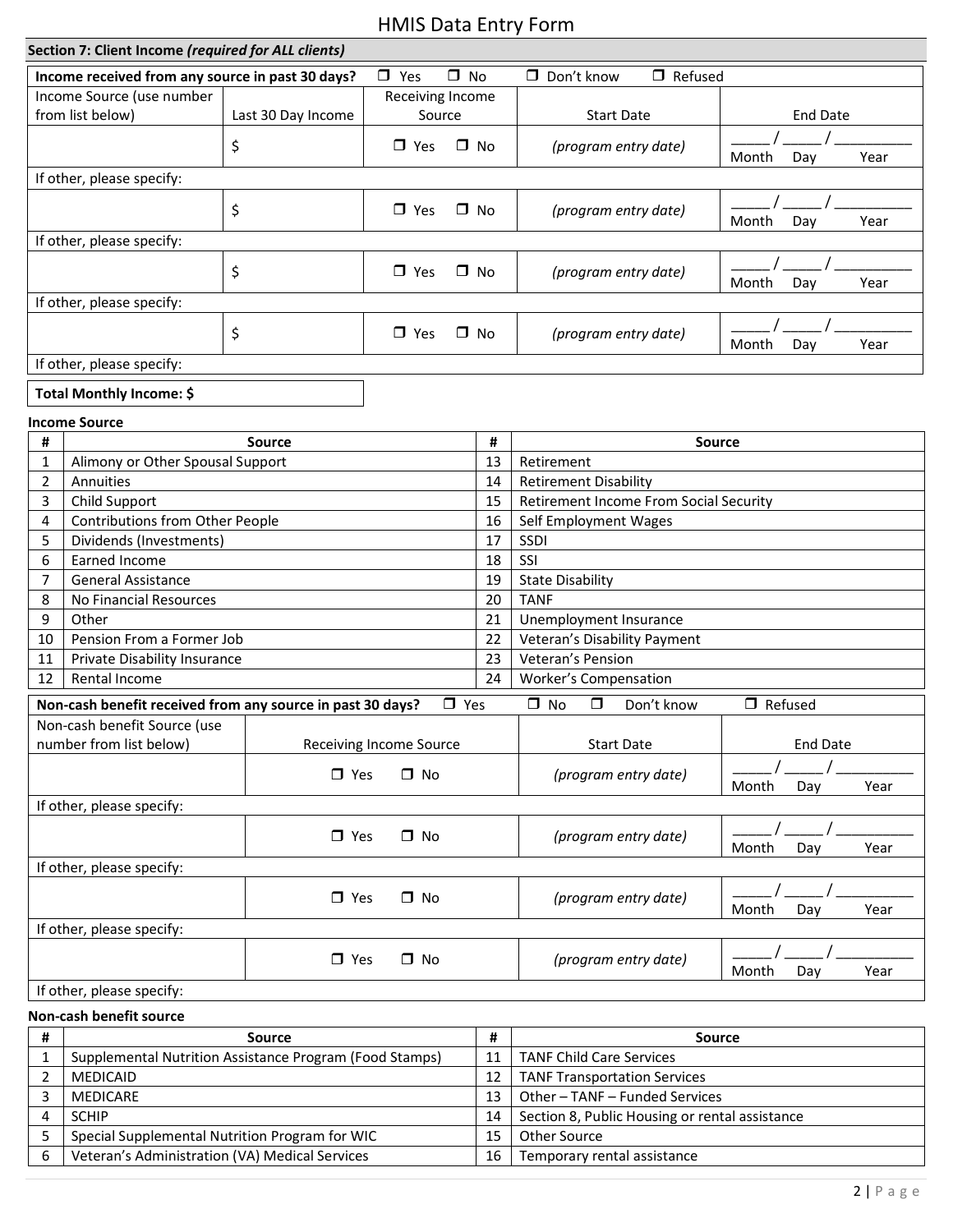|                                | Section 8: Disability (required for ALL clients) |                          |                                            |                                        |                      |               |                                                      |       |                                                           |                                   |                |     |      |
|--------------------------------|--------------------------------------------------|--------------------------|--------------------------------------------|----------------------------------------|----------------------|---------------|------------------------------------------------------|-------|-----------------------------------------------------------|-----------------------------------|----------------|-----|------|
|                                |                                                  |                          | Do you have a disability of long duration? |                                        |                      | $\Box$ Yes    | $\Box$ No                                            |       | $\Box$ Don't know                                         |                                   | $\Box$ Refused |     |      |
| number<br>from list<br>below): | Disability<br>Type (use                          | Disability determination |                                            | Condition is going to<br>be long term? |                      |               | If yes, Currently receiving<br>services or treatment |       | <b>End Date</b>                                           |                                   |                |     |      |
| 1.                             |                                                  | $\Box$<br>⊓              | Yes<br>Don't Know                          | $\Box$<br>$\Box$                       | <b>No</b><br>Refused | $\Box$ Yes    | $\Box$ No                                            |       | $\Box$ Yes<br>$\Box$ Don't Know                           | $\Box$ No<br>$\Box$ Refused       | Month          | Day | Year |
|                                | If other, please specify:                        |                          |                                            |                                        |                      |               |                                                      |       |                                                           |                                   |                |     |      |
| 2.                             |                                                  | $\Box$<br>⊓              | Yes<br>Don't Know                          | $\Box$<br>□                            | <b>No</b><br>Refused | $\Box$ Yes    | $\square$ No                                         |       | $\Box$ Yes<br>D Don't Know                                | $\Box$ No<br>$\Box$ Refused       | Month          | Day | Year |
|                                | If other, please specify:                        |                          |                                            |                                        |                      |               |                                                      |       |                                                           |                                   |                |     |      |
| 3.                             |                                                  | $\Box$<br>П.             | Yes<br>Don't Know                          | $\Box$<br>$\Box$                       | <b>No</b><br>Refused | $\Box$<br>Yes | $\Box$ No                                            |       | $\Box$ Yes<br>$\Box$ Don't Know                           | $\square$ No<br>$\Box$ Refused    | Month          | Day | Year |
|                                | If other, please specify:                        |                          |                                            |                                        |                      |               |                                                      |       |                                                           |                                   |                |     |      |
| 4.                             |                                                  | $\Box$<br>$\Box$         | Yes<br>Don't Know                          | $\Box$<br>$\Box$                       | <b>No</b><br>Refused | $\Box$<br>Yes | $\square$ No                                         |       | $\Box$ Yes<br>$\Box$ No<br>D Don't Know<br>$\Box$ Refused |                                   | Month          | Day | Year |
|                                | If other, please specify:                        |                          |                                            |                                        |                      |               |                                                      |       |                                                           |                                   |                |     |      |
|                                | Disability Type                                  |                          |                                            |                                        |                      |               |                                                      |       |                                                           |                                   |                |     |      |
| #                              |                                                  |                          |                                            |                                        | <b>Type</b>          |               |                                                      | #     |                                                           |                                   | <b>Type</b>    |     |      |
| 1                              |                                                  |                          | Alcohol Abuse (HUD 40118)                  |                                        |                      |               |                                                      | 8     | <b>HIV/AIDS (HUD 40118)</b>                               |                                   |                |     |      |
| 2                              |                                                  |                          | Both alcohol and drug abuse (HUD 40118)    |                                        |                      |               |                                                      | 9     |                                                           | Mental Health Problem (HUD 40118) |                |     |      |
|                                | 3<br><b>Chronic Health Condition</b>             |                          |                                            |                                        |                      |               | 10                                                   | Other |                                                           |                                   |                |     |      |
| 4                              |                                                  |                          | Developmental (HUD 40118)                  |                                        |                      |               |                                                      | 11    | Physical (HUD 40118)                                      |                                   |                |     |      |
| 5                              |                                                  |                          | Drug Abuse (HUD 40118)                     |                                        |                      |               |                                                      | 12    |                                                           | Physical/Medical (HUD 40118)      |                |     |      |
| 6                              | <b>Dual Diagnosis</b>                            |                          |                                            |                                        |                      |               |                                                      | 13    | Vision Impaired                                           |                                   |                |     |      |
| 7                              |                                                  | Hearing Impaired         |                                            |                                        |                      |               |                                                      |       |                                                           |                                   |                |     |      |

| Section 9: Domestic Violence (required for all adults 18+) & Living Situation (required for ALL clients) |                                  |                                                                         |        |            |                                                                                                            |  |  |  |  |
|----------------------------------------------------------------------------------------------------------|----------------------------------|-------------------------------------------------------------------------|--------|------------|------------------------------------------------------------------------------------------------------------|--|--|--|--|
| Domestic violence victim/survivor?                                                                       | $\Box$ Yes                       | $\Box$ No                                                               | $\Box$ | Don't know | $\Box$ Refused                                                                                             |  |  |  |  |
| Extent of Domestic Violence (how long did it occur)?                                                     |                                  |                                                                         |        |            |                                                                                                            |  |  |  |  |
| <b>Type of Living Situation?</b>                                                                         | $\Box$ Don't Know                |                                                                         |        |            |                                                                                                            |  |  |  |  |
|                                                                                                          |                                  |                                                                         |        |            | $\Box$ Emergency shelter, including hotel or motel paid for with emergency shelter voucher                 |  |  |  |  |
|                                                                                                          |                                  | $\Box$ Foster care home or foster care group home                       |        |            |                                                                                                            |  |  |  |  |
|                                                                                                          | $\Box$ Hospital (non-psychiatric |                                                                         |        |            |                                                                                                            |  |  |  |  |
|                                                                                                          |                                  | $\Box$ Hotel or motel paid for without emergency shelter voucher        |        |            |                                                                                                            |  |  |  |  |
|                                                                                                          |                                  | $\Box$ Jail, prison, or juvenile detention facility                     |        |            |                                                                                                            |  |  |  |  |
|                                                                                                          | $\Box$ Other                     |                                                                         |        |            |                                                                                                            |  |  |  |  |
|                                                                                                          |                                  | $\Box$ Owned by client, no housing subsidy                              |        |            |                                                                                                            |  |  |  |  |
|                                                                                                          |                                  | $\Box$ Owned by client, with housing subsidy                            |        |            |                                                                                                            |  |  |  |  |
|                                                                                                          |                                  |                                                                         |        |            | $\Box$ Permanent housing for formerly homeless persons (such as SHP, S+C, or SRO Mod Rehab)                |  |  |  |  |
|                                                                                                          |                                  |                                                                         |        |            | $\Box$ Place not meant for habitation inclusive of 'non-housing service site(outreach programs only)'(HUD) |  |  |  |  |
|                                                                                                          |                                  | $\Box$ Psychiatric hospital or other psychiatric facility               |        |            |                                                                                                            |  |  |  |  |
|                                                                                                          | $\Box$ Refused                   |                                                                         |        |            |                                                                                                            |  |  |  |  |
|                                                                                                          |                                  | $\Box$ Rental by client, no housing subsidy                             |        |            |                                                                                                            |  |  |  |  |
|                                                                                                          |                                  | $\Box$ Rental by client, with housing subsidy                           |        |            |                                                                                                            |  |  |  |  |
|                                                                                                          |                                  | $\Box$ Rental by client with VASH housing subsidy                       |        |            |                                                                                                            |  |  |  |  |
|                                                                                                          | $\Box$ Safe Haven                |                                                                         |        |            |                                                                                                            |  |  |  |  |
|                                                                                                          |                                  | $\Box$ Staying or living in a family member's room, apartment, or house |        |            |                                                                                                            |  |  |  |  |
|                                                                                                          |                                  | $\Box$ Staying or living in a friend's room, apartment, or house        |        |            |                                                                                                            |  |  |  |  |
| Length of stay:                                                                                          | $\Box$ Don't Know                | $\Box$ Refused                                                          |        |            | Zip code of Last Permanent Address:                                                                        |  |  |  |  |

Hearing Impaired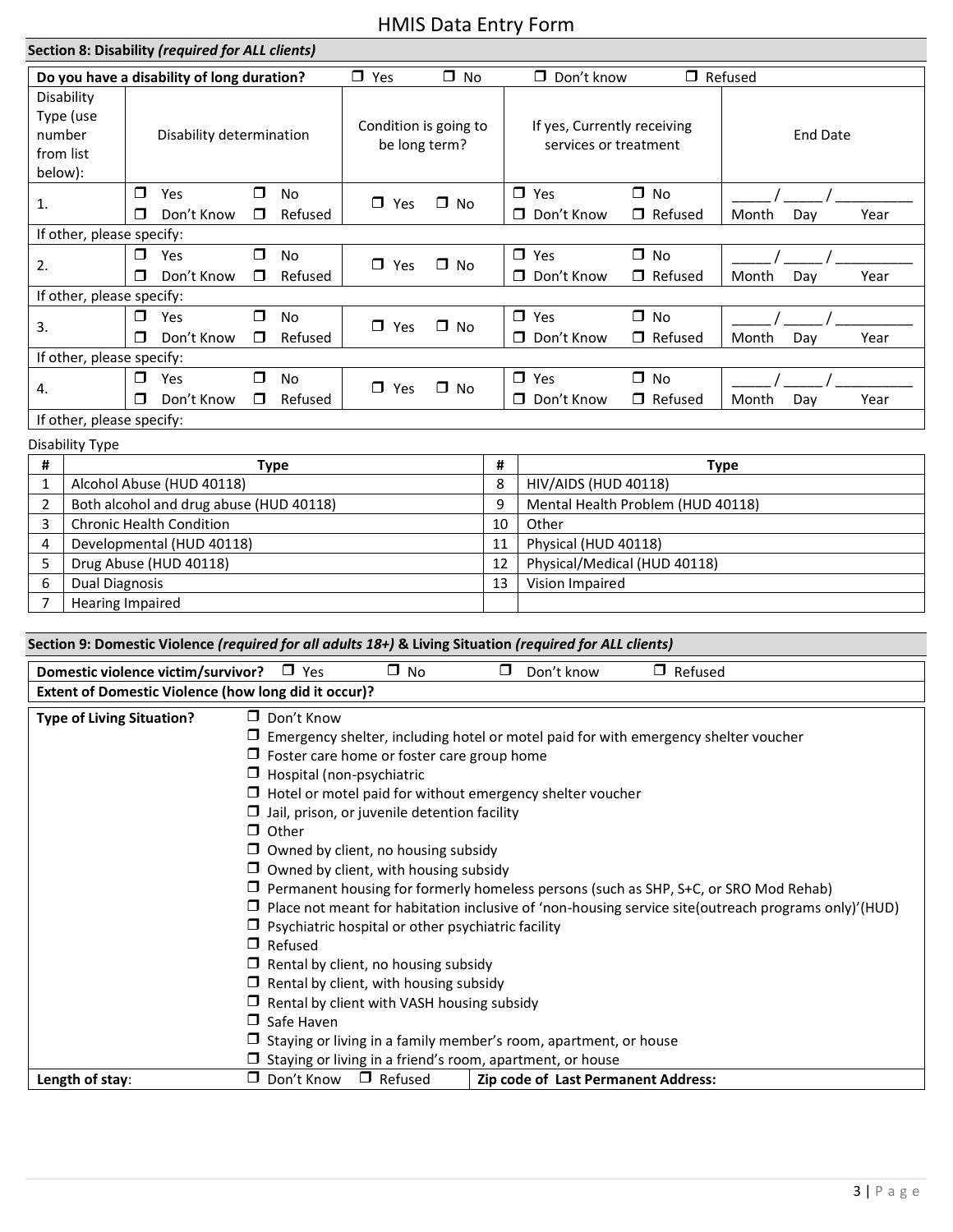| Section 10: Military Information (Veteran Status required for ALL clients, rest of the section required for all adults 18+) |                                                                                   |                        |                   |                              |                         |  |  |  |  |  |
|-----------------------------------------------------------------------------------------------------------------------------|-----------------------------------------------------------------------------------|------------------------|-------------------|------------------------------|-------------------------|--|--|--|--|--|
| $\Box$<br>Yes<br><b>U.S. Military Veteran?</b>                                                                              | $\Box$ No<br>$\Box$ Refused<br>$\Box$ Don't know<br>Months Served on Active Duty: |                        |                   |                              |                         |  |  |  |  |  |
| Military Branch:<br>Air Force<br>Army                                                                                       | $\blacksquare$<br>Navy                                                            | Marines                | Other             | Don't Know<br>$\blacksquare$ | Refused                 |  |  |  |  |  |
| $\Box$ Persian Gulf Era (August 1991 – September 10, 2001)<br>Military Service Era?                                         |                                                                                   |                        |                   |                              |                         |  |  |  |  |  |
|                                                                                                                             | $\Box$ Post Vietnam (May 1975 – July 1991)                                        |                        |                   |                              |                         |  |  |  |  |  |
|                                                                                                                             | $\Box$ Vietnam Era (August 1964 – April 1975)                                     |                        |                   |                              |                         |  |  |  |  |  |
|                                                                                                                             | $\Box$ Between Korean and Vietnam War (February 1955 – July 1964)                 |                        |                   |                              |                         |  |  |  |  |  |
| Start Date:                                                                                                                 | Korean War (June 1950 - January 1955)                                             |                        |                   |                              |                         |  |  |  |  |  |
| (program entry date)                                                                                                        | $\Box$ Between WWII and Korean War (August 1947 – May 1950)                       |                        |                   |                              |                         |  |  |  |  |  |
|                                                                                                                             | $\Box$ World War II (September 1940 – July 1947)                                  |                        |                   |                              |                         |  |  |  |  |  |
| End Date:                                                                                                                   | $\Box$ September 11, 2001 – present                                               |                        |                   |                              |                         |  |  |  |  |  |
|                                                                                                                             | $\Box$ Don't Know                                                                 |                        |                   |                              |                         |  |  |  |  |  |
| $\Box$ Refused                                                                                                              |                                                                                   |                        |                   |                              |                         |  |  |  |  |  |
| $\Box$ Yes<br>Did You Serve in a War Zone?                                                                                  | $\Box$ No<br>$\Box$ Don't know                                                    | $\Box$ Refused         |                   | Months Served in a War Zone: |                         |  |  |  |  |  |
| $\Box$ North Africa<br>$\Box$ Europe<br>War Zone:                                                                           | $\Box$ Vietnam                                                                    | $\Box$ Loas & Cambodia |                   | □ South China Sea            | □ China, Burma, India   |  |  |  |  |  |
| $\Box$ South Pacific<br>$\Box$ Korea                                                                                        | <b>T</b> Persian Gulf                                                             | $\Box$ Afghanistan     | □ Other           | $\Box$ Don't know            | $\Box$ Refused          |  |  |  |  |  |
| Received hostile or friendly fire in a War Zone:                                                                            | $\Box$ Yes                                                                        | $\Box$ No              | $\Box$ Don't Know | $\Box$ Refused               |                         |  |  |  |  |  |
| Start Date: Date of program entry                                                                                           |                                                                                   | End Date:              |                   |                              |                         |  |  |  |  |  |
| Month<br>Day<br>Year                                                                                                        |                                                                                   |                        |                   |                              |                         |  |  |  |  |  |
| (Complete this portion of the assessment ONLY for the Head of Household (or a single person) assessment.)                   |                                                                                   |                        |                   |                              |                         |  |  |  |  |  |
| $\Box$ No<br>Household with one or more female veteran?<br>$\Box$ Yes                                                       |                                                                                   |                        |                   |                              |                         |  |  |  |  |  |
| Household earns less than 30% AMI                                                                                           |                                                                                   |                        |                   |                              | $\Box$ Yes<br>$\Box$ No |  |  |  |  |  |

| $\Box$ Yes | □ No |
|------------|------|
| $\Box$ Yes | ⊟ No |
|            |      |
| $\Box$ Yes | □ No |
|            |      |

#### *Answer the following for each adult in the household*

| Serve in Iraq or Afghanistan?                     | Yes | No. |
|---------------------------------------------------|-----|-----|
| Receiving VA Health Care and/or Other VA Benefits | Yes | No. |
| Roommate(s) with separate lease agreements?       | Yes | No. |

### **Section 11: Emergency Contacts**

| Contact's Name | Phone | Second Phone | <b>Relation to Client</b> |
|----------------|-------|--------------|---------------------------|
|                |       |              |                           |
| . ـ            |       |              |                           |
| J.             |       |              |                           |

#### **Section 12: Needs**

| Need (use<br>number from<br>list below): | Date of Need         | Amount if<br>Financial | <b>Need Status</b> | Outcome of Need | <b>Notes</b> |
|------------------------------------------|----------------------|------------------------|--------------------|-----------------|--------------|
|                                          | (program entry date) |                        |                    |                 |              |
|                                          | (program entry date) |                        |                    |                 |              |
| - 3.                                     | (program entry date) |                        |                    |                 |              |
| 4.                                       | (program entry date) |                        |                    |                 |              |
|                                          | (program entry date) |                        |                    |                 |              |
| 6.                                       | (program entry date) |                        |                    |                 |              |

Need Type

| Type                      | Type                               |
|---------------------------|------------------------------------|
| Case/Care Management      | Street Outreach Program            |
| Moving Expense Assistance | Utility Deposit Assistance         |
| Rental Deposit Assistance | Utility Service Payment Assistance |
| Rent Payment Assistance   |                                    |